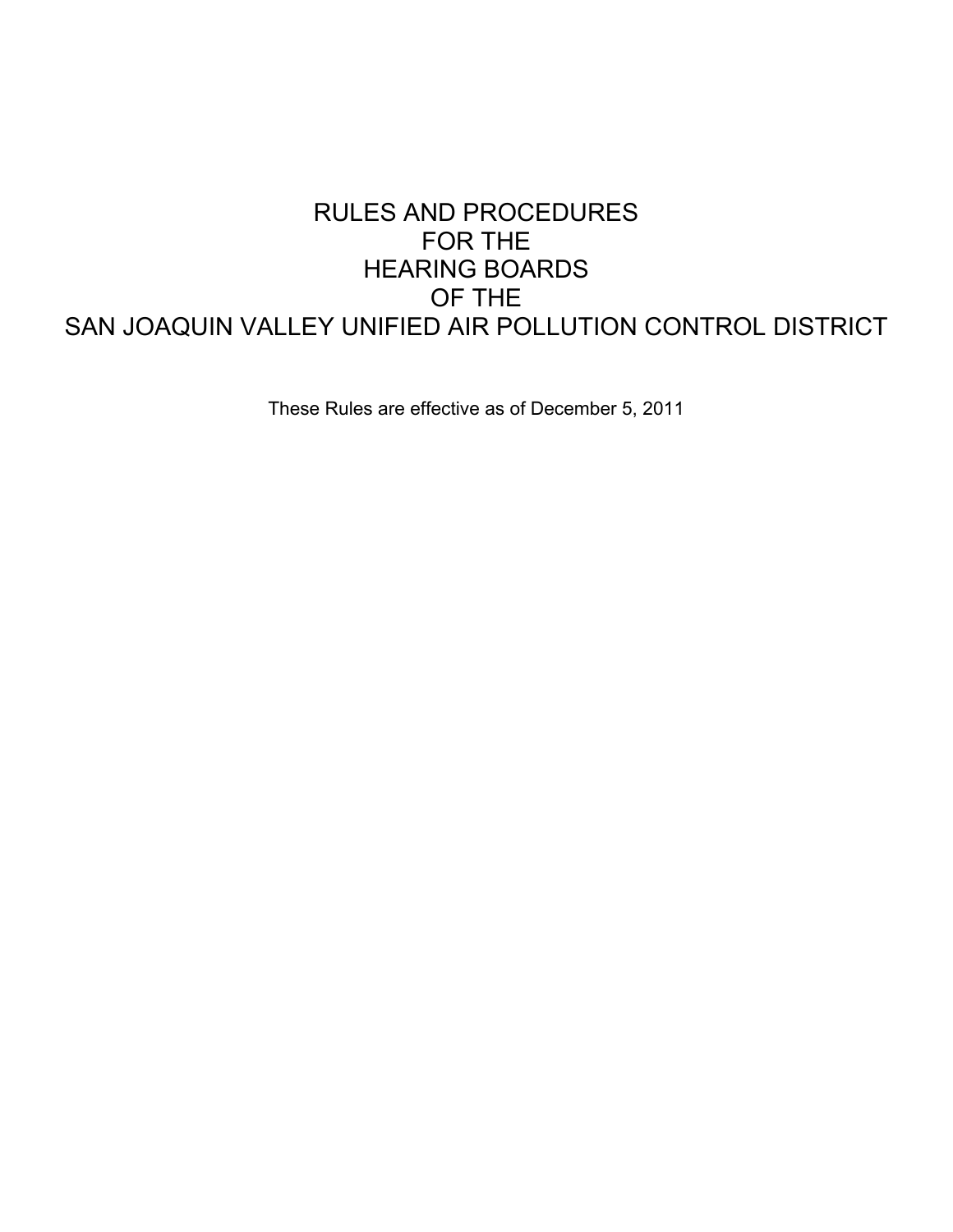Pursuant to California Health and Safety Code Section 40807, the Hearing Board adopts the following rules and procedures for the conduct of it hearings.

## **Emergency Variances**

Emergency variances shall be heard by a single member of the Hearing Board in the following progression:

- 1. Chair
- 2. Vice Chair
- 3. Other members in order of their seniority on the Hearing Board
- 4. Should members have equal Hearing Board seniority, other member in ascending alphabetical order of their last name
- 5. Should members have identical last names, other members in ascending alphabetical order of their first name

*Note: At no time is an alternate member allowed to hear a petition for an emergency variance.* 

The District shall contact the Hearing Board members in the order listed above. After 30 minutes, the next in-line member shall be contacted if the preceding member has not responded to the request to hear the petition for an emergency variance. Notwithstanding, for matters requiring immediate attention, the District may forego the 30 minute wait time.

## **Inter-Regional Petitions**

When reasonable circumstances exist, a petitioner located and/or operating in one District region may have their petition heard by a Hearing Board in another region.

Reasonable circumstances include the following:

- 1. When a quorum of a regional Hearing Board cannot be established in the subject region.
- 2. When an emergency variance ends before the next regularly scheduled hearing occurs in the region that the emergency variance was granted and additional variance relief is necessary.
- 3. When product, group or class action variances affecting petitioners in two or more regions are to be heard.
- 4. When a violation will occur before the next regularly scheduled hearing in that particular region and it is not reasonable for the petitioner to have been heard during the previous month's meeting in that particular region.